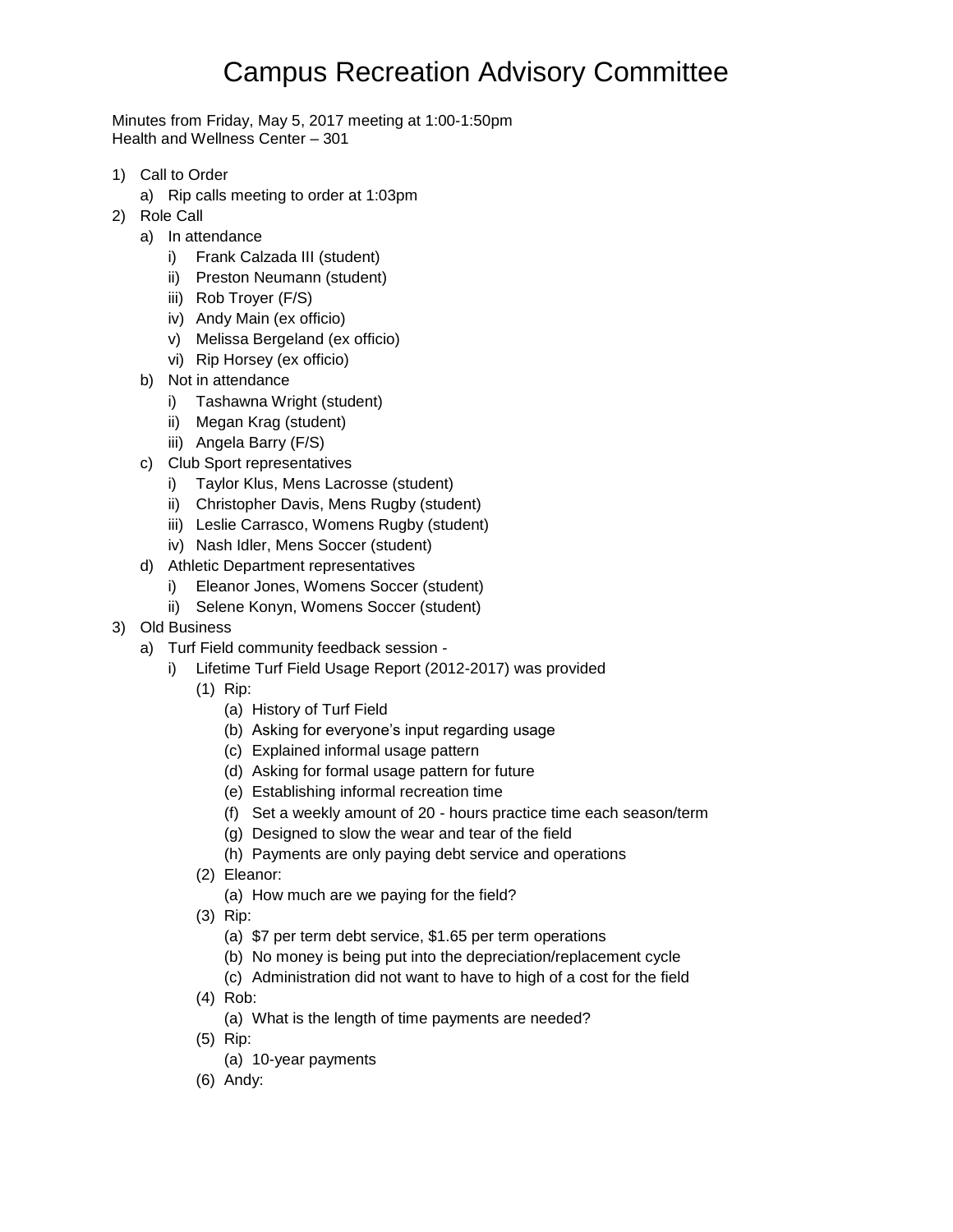## Campus Recreation Advisory Committee

- (a) This was probably done because the turf's warranty is 10-years and they were probably thinking have both expire at the same time before asking for a replacement field.
- (7) Selene:
	- (a) Has informal recreation never been part of the schedule?
- (8) Rip:
	- (a) No, we have just provided when teams are needing times and informal recreation has to just go out when no one is present.
- (9) Andy:
	- (a) Discussed Club Sport teams scheduling
- (10)Taylor:
	- (a) We (Mens Lacrosse) normally practice around 6-8pm sometime 7-9pm
- (11)Andy:
	- (a) In fall when Mens Soccer is practicing it does bump Mens Lacrosse back to 7-9pm or 8-10pm
- (12)Selene:
	- (a) How does Athletics do their scheduling?

(13)Rip:

- (a) John Bartlett (JB) from Athletics send me the master request list from all the coaches a few weeks before the term starts.
	- (i) The new structure would ask Athletics to priorities those request
	- (ii) Fall, winter, spring and summer
	- (iii) (3-morning times and 5-afternoon times)
	- (iv) (4-morning times and 4-afternoon times)
	- (v) (4-morning times and 3-afternoon times)
	- (vi) Balance it using team season and Title IX access

(14)Selene:

- (a) Normally, we don't use the entire field and would easily be able to have multiple teams practice at the same time.
- (b) Sometimes Coach wants to do a full scrimmage
- (15)Rip:
	- (a) That is what we have seen that Baseball and Softball use a portion and there doesn't seem to be any issues, but the coaches would have to work with each other about having a structure with their practice times.
- (16)Chris:
	- (a) We don't use the entire field either all the time and normally have a group of students playing something on the other side of the field.

(17)Nash:

- (a) Normally, it doesn't bother our practice either when others are on the field.
- (18)Leslie:
	- (a) We normally don't mind either
- (19)Rip:
	- (a) The only team that has to have the field to themselves is Lacrosse due to the risk injury from the speed of the ball (decided by Campus Public Safety - Risk Management)
- (20)Selene:
	- (a) So having that communication would benefit the Athletic teams because then they would know where they are going to practice.
	- (b) Are the morning hours all football times?